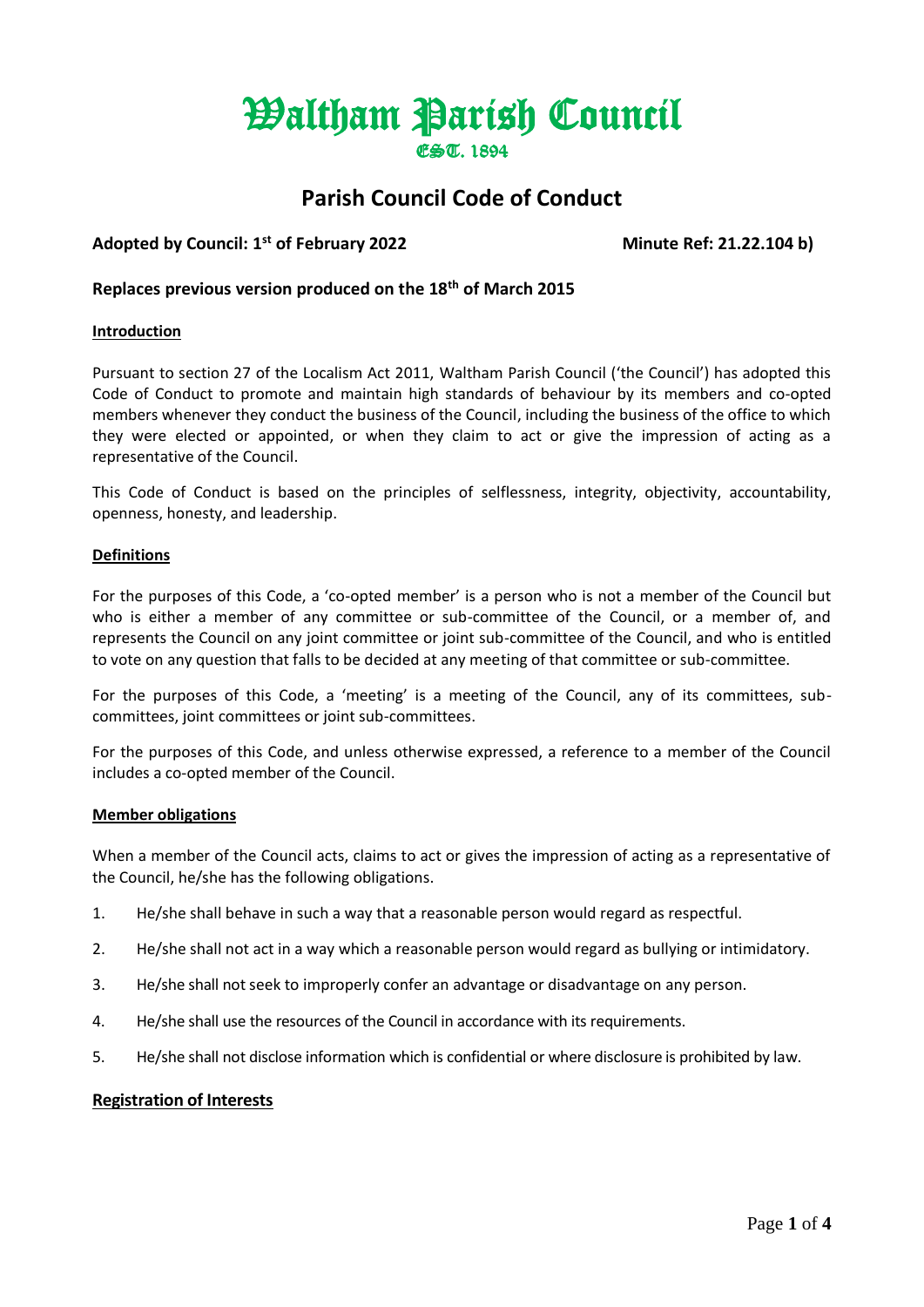- 6. Within 28 days of this Code being adopted by the Council, or the member's election or the co-opted member's appointment (where that is later), he/she shall register with the Monitoring Officer the interests which fall within the categories set out in Appendices A and B.
- 7. Upon the re-election of a member or the re-appointment of a co-opted member, he/she shall within 28 days re-register with the Monitoring Officer any interests in Appendices A and B.
- 8. A member shall register with the Monitoring Officer any change to interests or new interests in Appendices A and B within 28 days of becoming aware of it.
- 9. A member need only declare the existence but not the details of any interest which the Monitoring Officer agrees is a 'sensitive interest'. A sensitive interest is one which, if disclosed on a public register, could lead the member or a person connected with the member to be subject to violence or intimidation.

#### **Declaration of interests at meetings**

- 10. Where a matter arises at a meeting which relates to an interest in Appendix A the member shall not participate in a discussion or vote on the matter. He/she only has to declare what his/her interest is if it is not already entered in the member's register of interests or if he/she has not notified the Monitoring Officer of it.
- 11. Where a matter arises at a meeting which relates to an interest in Appendix A which is a sensitive interest, the member shall not participate in a discussion or vote on the matter. If it is a sensitive interest which has not already been disclosed to the Monitoring Officer, the member shall disclose he/she has an interest but not the nature of it.
- 12. Where a matter arises at a meeting which relates to an interest in Appendix B, the member shall not vote on the matter. He/she may speak on the matter only if members of the public are also allowed to speak at the meeting.
- 13. A member only has to declare his/her interest in Appendix B if it is not already entered in his/her register of interests or he/she has not notified the Monitoring Officer of it or if he/she speaks on the matter. If he/she holds an interest in Appendix B which is a sensitive interest not already disclosed to the Monitoring Officer, he/she shall declare the interest but not the nature of the interest.
- 14. Where a matter arises at a meeting which relates to a financial interest of a friend, relative or close associate (other than an interest in Appendix A), the member shall disclose the nature of the interest and not vote on the matter. He/she may speak on the matter only if members of the public are also allowed to speak at the meeting. If it is a 'sensitive interest' the member shall declare the interest but not the nature of the interest.

#### **Dispensations**

15. On a written request made to the Council's proper officer, the Council may grant a member a dispensation to participate in a discussion and vote on a matter at a meeting even if he/she has an interest in Appendices A and B if the Council believes that the number of members otherwise prohibited from taking part in the meeting would impede the transaction of the business; or it is in the interests of the inhabitants in the Council's area to allow the member to take part or it is otherwise appropriate to grant a dispensation.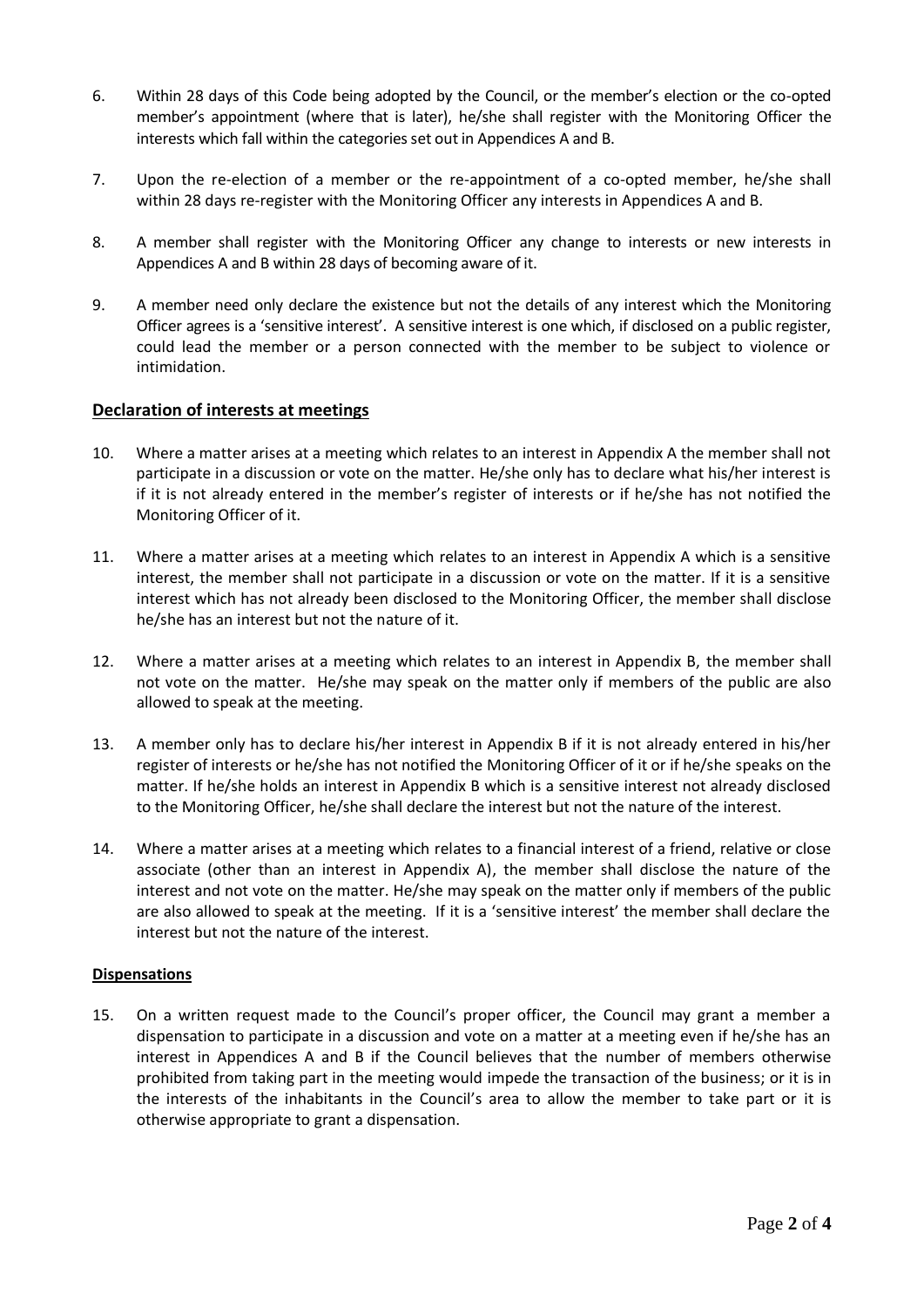# **Appendix A**

Interests described in the table below.

| <b>Subject</b>                                          | <b>Description</b>                                                                                                                                                                                                                                                                                                                                                                           |
|---------------------------------------------------------|----------------------------------------------------------------------------------------------------------------------------------------------------------------------------------------------------------------------------------------------------------------------------------------------------------------------------------------------------------------------------------------------|
| Employment, office,<br>trade, profession or<br>vocation | Any employment, office, trade, profession or vocation carried on for profit or gain.                                                                                                                                                                                                                                                                                                         |
| Sponsorship                                             | Any payment or provision of any other financial benefit (other than from the<br>Council) made to the member during the 12 month period ending on the latest<br>date referred to in paragraph 6 above for expenses incurred by him/her in carrying<br>out his/her duties as a member, or towards his/her election expenses.                                                                   |
|                                                         | This includes any payment or financial benefit from a trade union within the<br>meaning of the Trade Union and Labour Relations (Consolidation) Act 1992.                                                                                                                                                                                                                                    |
| Contracts                                               | Any contract made between the member or his/her spouse or civil partner or the<br>person with whom the member is living as if they were spouses/civil partners (or a<br>firm in which such person is a partner, or an incorporated body of which such<br>person is a director* or a body that such person has a beneficial interest in the<br>securities of*) and the Council -              |
|                                                         | (a) under which goods or services are to be provided or works are to be executed;<br>and                                                                                                                                                                                                                                                                                                     |
|                                                         | (b) which has not been fully discharged.                                                                                                                                                                                                                                                                                                                                                     |
| Land                                                    | Any beneficial interest in land which is within the area of the Council.<br>'Land' excludes an easement, servitude, interest or right in or over land which<br>does not give the member or his/her spouse or civil partner or the person with<br>whom the member is living as if they were spouses/civil partners (alone or jointly<br>with another) a right to occupy or to receive income. |
| Licences                                                | Any licence (alone or jointly with others) to occupy land in the area of the Council<br>for a month or longer.                                                                                                                                                                                                                                                                               |
| Corporate tenancies                                     | Any tenancy where (to the member's knowledge) -                                                                                                                                                                                                                                                                                                                                              |
|                                                         | (a) the landlord is the Council; and                                                                                                                                                                                                                                                                                                                                                         |
|                                                         | (b) the tenant is a body that the member, or his/her spouse or civil partner or the<br>person with whom the member is living as if they were spouses/civil partners is a<br>partner of or a director* of or has a beneficial interest in the securities* of.                                                                                                                                 |
| Securities                                              | Any beneficial interest in securities* of a body where-                                                                                                                                                                                                                                                                                                                                      |
|                                                         | (a) that body (to the member's knowledge) has a place of business or land in the<br>area of the Council; and                                                                                                                                                                                                                                                                                 |
|                                                         | (b) either-                                                                                                                                                                                                                                                                                                                                                                                  |
|                                                         | (i) the total nominal value of the securities* exceeds £25,000 or one hundredth of<br>the total issued share capital of that body; or                                                                                                                                                                                                                                                        |
|                                                         | (ii) if the share capital of that body is of more than one class, the total nominal<br>value of the shares of any one class in which the member, or his/her spouse or<br>civil partner or the person with whom the member is living as if they were<br>spouses/civil partners has a beneficial interest exceeds one hundredth of the total<br>issued share capital of that class.            |

\*'director' includes a member of the committee of management of an industrial and provident society.**\*'**securities' means shares, debentures, debenture stock, loan stock, bonds, units of a collective investment scheme within the meaning of the Financial Services and Markets Act 2000 and other securities of any description, other than money deposited with a building society**.**